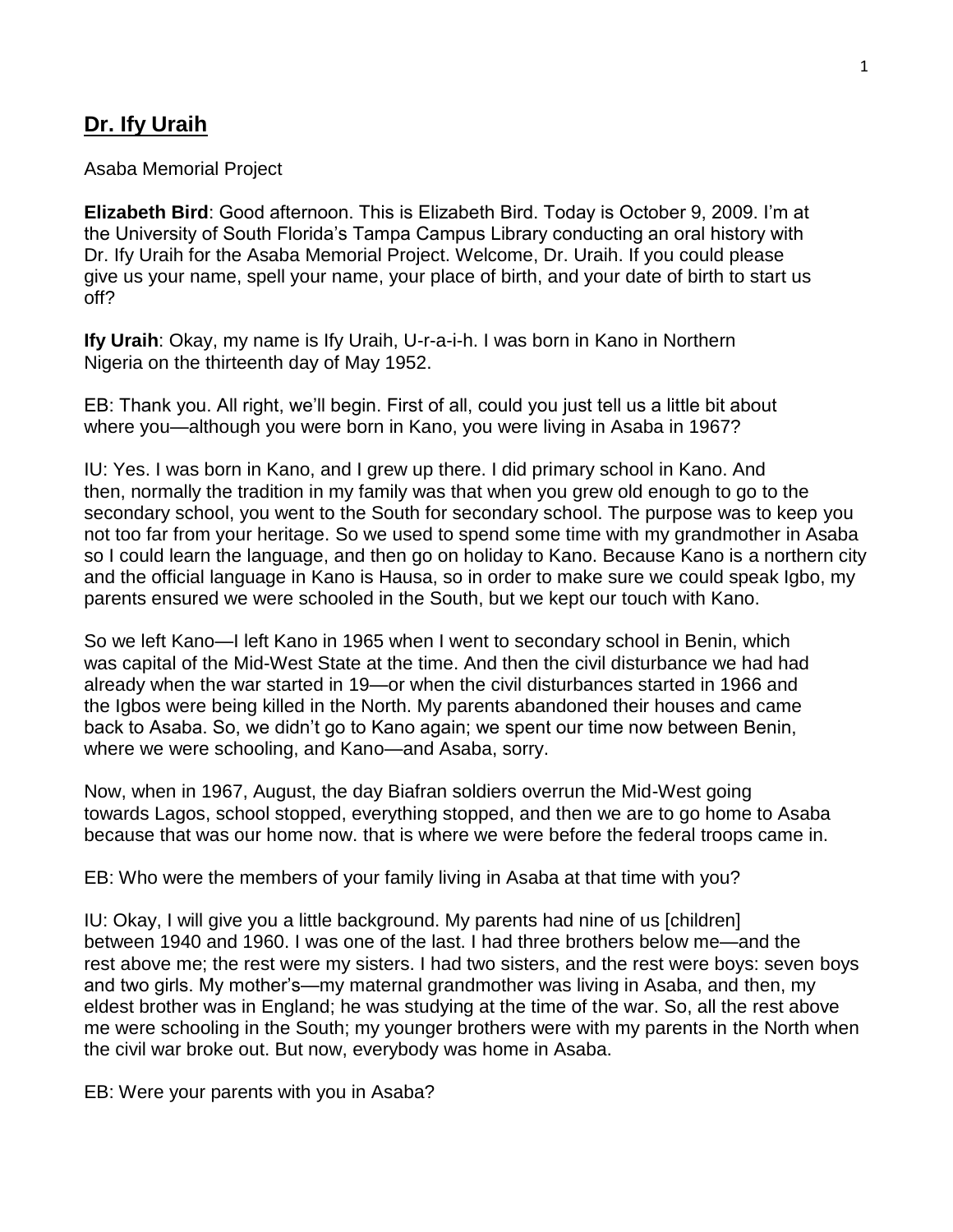IU: Yes.

EB: Both parents?

IU: Yes, both of them.

EB: Can you talk a little bit about what life in Asaba was like between the time when you came back there as a family, when you were living there, when the civil war had begun, but you didn't … What was happening? What was the feeling? What were the senses, the expectations at that time?

IU: Okay. Asaba, at that time, was a very little town, and you didn't have many indigenes of Asaba living there, because apart from the local government offices, there are really no places to work. And traditionally, people that come from Asaba were civil servants and teachers. Asaba had the greatest number of pensioners, even now in Nigeria, because everybody wanted to work for government, or go to teach at either at a university or at a primary school. Or they are doctors working for hospitals, or engineers and so on. So, nobody stayed at home; everybody was outside living in the big cities of Nigeria. So, when we came back, or when my parents came back—my father did not work for anybody; he was a contractor for the government in the North. He was building houses for the local government and for private individuals. So, when he was first to come home, he tried to set up a business in Asaba. But you can imagine a small town, there was nothing to do. So, we—I was a little boy. In 1967, I was fifteen, and what was happening did not really matter to me because I had parents who would look after me. And it was easy to make new friends in the town, which I did. Everybody thought the war was somewhere else, not with us. And we simply enjoyed ourselves, and were waiting for the war to come and pass and go to the East where it really belonged. That was what I thought.

EB: In the immediate, sort of—say, week or so, or days leading up to October 7, what as the mood? What do you remember? Were people talking about the troops coming,  $or -?$ 

IU: Yeah, the first time we thought there could be some problem for us was when the troops captured Warri, Benin. Let me explain a little bit about what the Mid-West was at the time, mention a little bit of it. At the level of the Mid-West, the people from Asaba area, what used to be the old Asaba Division, everybody that came from all the towns in the Division was assumed to be from Asaba. So, if you saw somebody from Abo, he said he was an Asaba man. Nobody knew there were other towns around Asaba, all over the country. So, there was lots of jealousy, envy, and resentment against the people of Asaba, because they occupied all the top civil positions, civil service positions, in the then-Mid-West State. Plus, the premier—what they call governor, now—of the Mid-west Region was from Asaba. So, there was that envy. So, when the troops were on the bridge at Benin, they simply pounced on all the Igbo speaking people in that area and slaughtered them. And these people, the ones that escaped, came back home. My second brother by my parents was living in Warri. Warri is mainly Urhobos; they are not Igbos. And he was a land surveyor. He escaped with his life and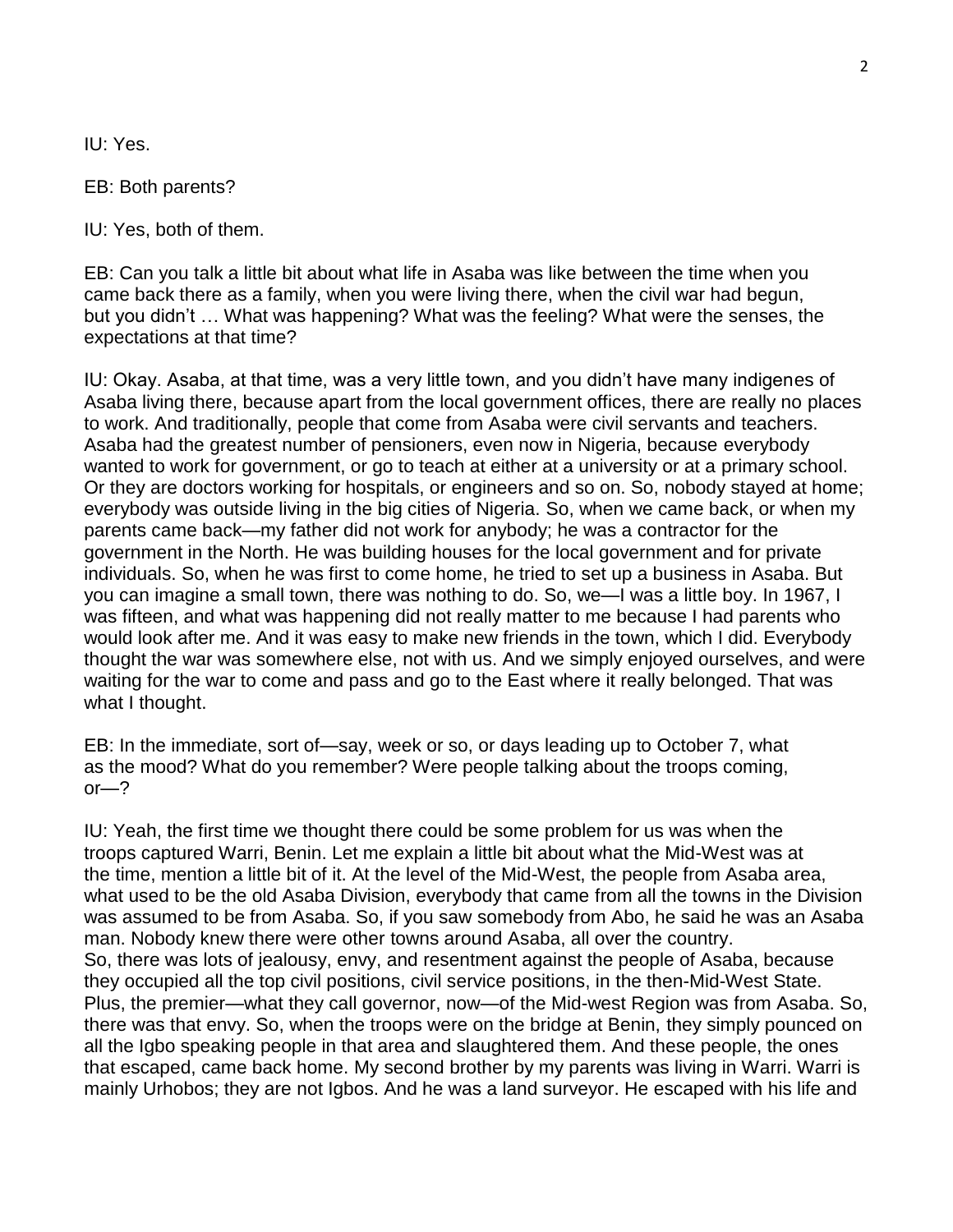came back home to Asaba. One of my brothers, Gabriel, also was living with him; he came back, also. So, we saw them coming back from those liberated areas and telling stories about how their friends and how their relations from Asaba were killed in those places.

So, we knew there was a problem, but we thought it was a problem of our other fellow tribes from Mid-West State. We thought that we were at home with the federal troops, because the ambition of every Asaba person at that time was for the war to be over so that we could go back to Kano and go back to Ibadan and Lagos, where we had homes, and where people were working and schooling before the war. And that was it. So, we thought that when the federal troops came in, they were not a problem—that problem was our neighbors—and that the federal troops would also liberate us from our neighbors, because also, the people from the East, who were the Biafrans, did not also trust Asaba people. We are like bats. We are not from the East and we are not also from the West, but we are Igbos who are living in a bad geographic location, which was the Mid-West. That was the situation at the time.

EB: So, if you could start talking about what happened from the moment when the federal troops entered into Asaba?

IU: The federal troops entered Asaba on the fourth of October. We started hearing the sound of gunshots. Of course we are following their movements from the radio, both on the federal side and on the Biafran side. There was a lot of propaganda at the time, so we really did not know the truth. For example, when Benin was captured, Biafra said it was not true. And the tendencies for us to believe the Biafrans because they were with us. They were all around the streets; they were occupying Asaba. They said it was not true, that it was federal troops. They were just (inaudible), until we heard the gunfire on the fourth of October. Even when we heard the sound of gunfire, we still did not believe that the federal troops were there, until the evening of that fourth of October. My father was inside the house. We live—our house is on a major road, on a major highway. We were outside when we saw the first federal troops. Immediately, they started firing on the house, so we went inside and hid under the bed. They kept firing, so we started shouting, and then they stopped firing and asked us to come out. So we came out with our hands raised in surrender. This was about four o'clock in the evening. They took everybody in my family was there, except the most senior [brother], who was in England, so it meant my parents and eight of us.

So, they took us to the main road. There was a cattle truck there. They were putting other families in there, saying they would transport them to safety about forty-five kilometers away from Asaba, that they didn't want to walk to (inaudible). When we got there the truck was full, so they said we should wait for the next truck. But no truck came, so they took us from that place and we walked to a secondary school called St. Patrick's College Asaba, on the outskirts of the town. The soldiers were there and there were many civilians. They camped us there for the night of the fourth, the fifth of October, and they were very nice. They gave us food, and they said to us, "Look, the federal troops don't harm people like that. If they wanted to kill us, they would have killed us." So, we were all totally relaxed.

Then, on the morning of the sixth, they told us that they had cleared the town of Biafran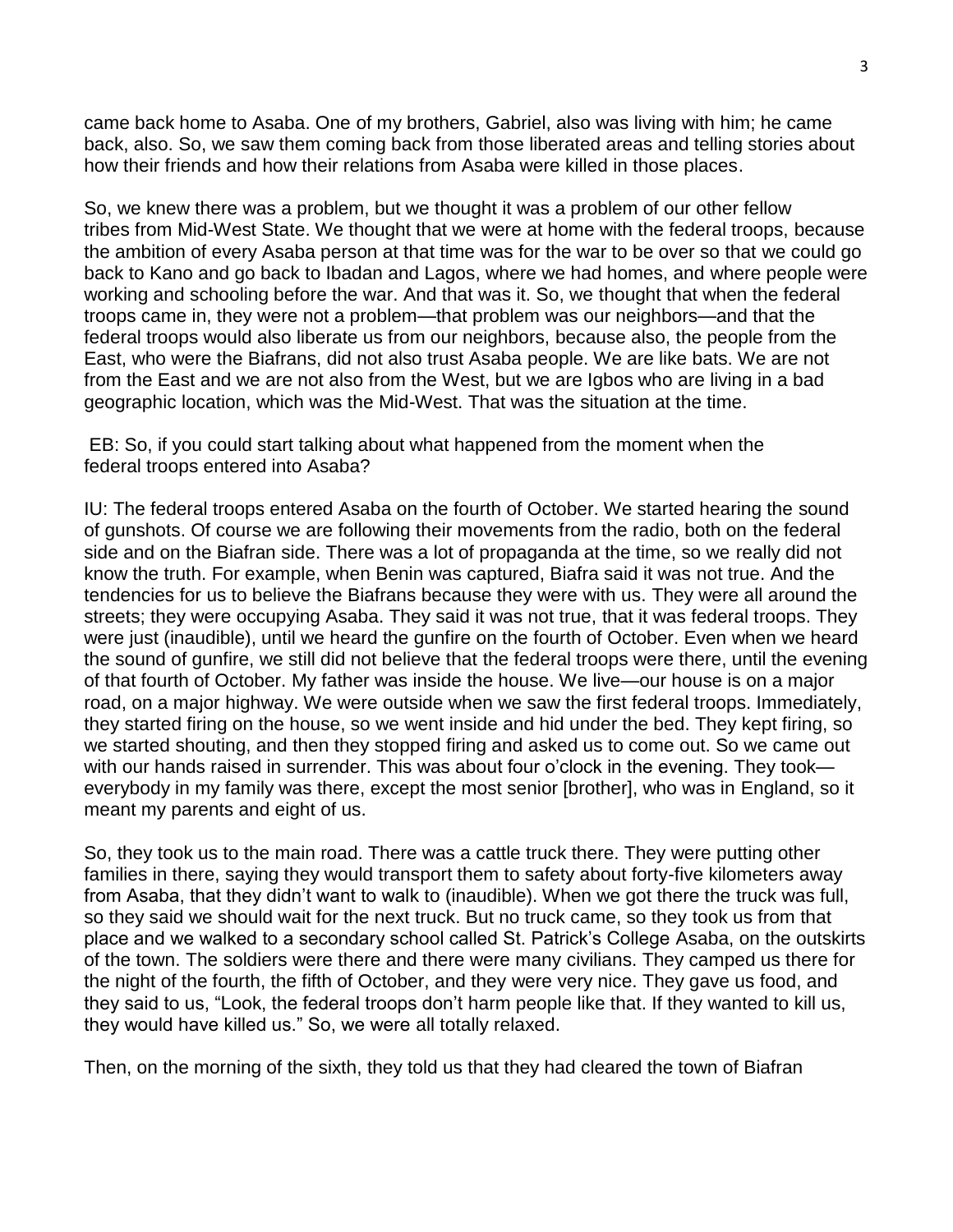soldiers, that we could now go home. And then they took us in a long line, and we started going home. When we got to the junction leading to my house, my mother said no, that the house was too much on the main road, that we should go to her own mother's house, which was further inside the village. That was where we went. We are just settled down, eating breakfast, when we started hearing the gunshots again. And then we heard singing, and people were telling us to "Please come out," so we went out. The whole streets were full of Asaba people wearing what we call *akwa-ocha*. In fact—I thought the interview was going to be tomorrow; I brought it along with me to show, and I will still bring it. So they were dancing and singing "One Nigeria," and they were being escorted around the town by troops and asking everybody to come out. You see, having been with them since the fourth of October, we believed that these people would not harm us, and everybody came out.

They took us to an open square, and the commander of those troops, a certain Major Ibrahim Taiwo—he's dead now—addressed us. And he said to us that we were hiding Biafran troops in our houses, and that he would kill everybody because we are causing them a lot of harm. So one of the chiefs there responded and told him no, that we are not, that we had always believed in "One Nigeria," and that is why everybody came out here. So, after some time he assured us nothing would happen, but that what he wants to do is to evacuate the whole town, and that we must bring out everybody, that we should dance around the town, bring the people out, and they would escort us out of the town. So, that anybody they would see thereafter, that would be his risk. And we believed him.

So, we started singing and dancing again, and continued on our journey until we got to a particular junction. Then other troops met us and diverted you to an open space like that carpark (motions to large parking lot outside window) and then there they separated the men and the boys from the women and children. And two times I was put among the children; two times a soldier dragged me out and put me with the men. And they took the men away, and took us further away from the route.

And then during this time we are talking with them, people were—excuse me—people were—I cannot do this without crying. We were— [Transcriber's note: There is a long pause.]

EB: Please, take your time. [Transcriber's note: Another long pause.]

IU: In the crowd, everybody—there are many people in the crowd who speak all the Nigerian languages. For example, I speak Igbo and I speak Hausa, because I was born in the North, fluently. We were talking to the soldiers and they were telling us, really, that they were going to kill us, but we did not believe until one of them came, a second lieutenant. He said that he—in broken English, in a pidgin English; that was the language of communication of most Nigerians, because people are not educated; some cannot speak good English, so we speak pidgin English, or broken English. And he came to us and he said he was a second lieutenant, and I'm going to speak the way he spoke. He said, "Me, I come from Chad." Chad is on the northeast border of Nigeria, bordering Bormo and Adamawa. Adamawa is also in the northeast part of Nigeria. Chad is another country at the border of Adamawa, and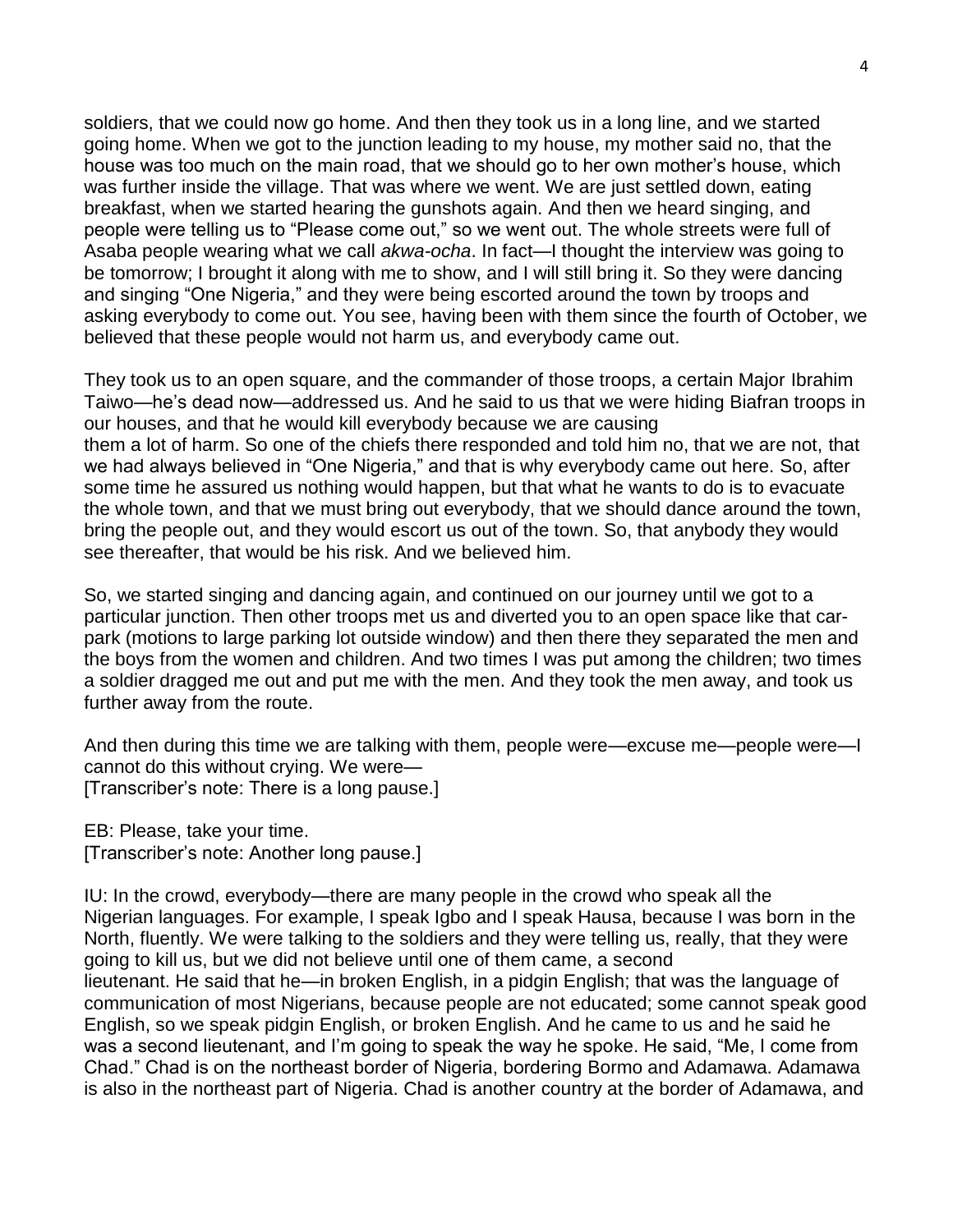a lot of migrants come into Nigeria from that area. And because they speak Hausa as a common language, sometimes they blend and become Nigerians, but they are really not Nigerians. He said "But den born me for Adamawa. I hate all Igbos, and you be Igbo. Therefore, you must die."

And everybody was warning us, so this—it is possible that we are going to be killed. I looked around and I saw machine guns being mounted all around us. Some of them were also carrying automatic rifles. And then, one of them shouted to the troops in Hausa. He said, "*Kwu diba su gwoma gwoma, ku je chikin chan de chan, kwu yi aiki de su*." This meant they should take us in tens and go to different places and kill us. The minute he said that, people who heard knew that they meant business. And some people actually at that moment broke loose and tried to run away. My elder brother was holding me by the hand. He was the first person they dragged. They dragged him. He released me and pushed me further into the crowd. While he was arguing with them, those other people would try to run. They started firing, and they shot my brother at the back, and I saw him and he fell down. I saw blood coming out of his body, and he fell down. And then, the rest of us who could not run just fell on top of each other, and they continued shooting and shooting and shooting. After a time that first volley stopped, and then—people were injured -- so I think, believe up to today that they were the people who probably saved the rest of us who survived, because many of them were injured. They stood up and said, "Look at me, shoot me! I didn't die!" and they [the soldiers] will oblige them and they would shoot and kill them. And they kept on doing that.

I lost count of time. I don't know how long it took. They kept on shooting at different people. When they stood up, tell them to kill them, they kill. After some time, there was silence, and then I could see the other soldiers. It was getting dark at this time. They were around, and after some time—we didn't know when they left. I didn't know when they left. When they finally—I knew they had left when I heard voices and people were asking in Igbo, "Have they left?" and somebody said, "Yes, they have left." And surprisingly, a lot of people stood up from all the bodies and fled into the bush.

I stood up, also, but I saw a cousin of mine who was lying not too far from me. He was shot on the head, and his finger is broken, and he had a bullet on his knee. And he asked me if I was shot. I said, "No, I don't feel any pain, so nothing has happened to me." And my body was covered with blood, but I knew that I was safe, nothing had happened. My father was lying not too far from me. His eyes were open, but he was dead.

My cousin said we should wait till it was dark so that we could go together, and I agreed. You could hear the sound of the injured crying. One man, who heard us talking, he was as old as my father. He had his hand almost severed from his—his hand was almost severed from the rest of his body. And he told me that he had a knife, that I should please help him amputate the hand. I could not do it, and I told him I could not do it. He died later. I knew his children. But later on, he died. So it was at—when it was sufficiently dark, I helped my cousin and we continued. The only place I could think about that was safe was my grandmother's house, because it was further inside the village. Attempting to go to our house that meant passing major roads, and I was too frightened that we could run into troops again and they would kill us. So we got there, when I got there, we saw already my sister. My mother was not there. We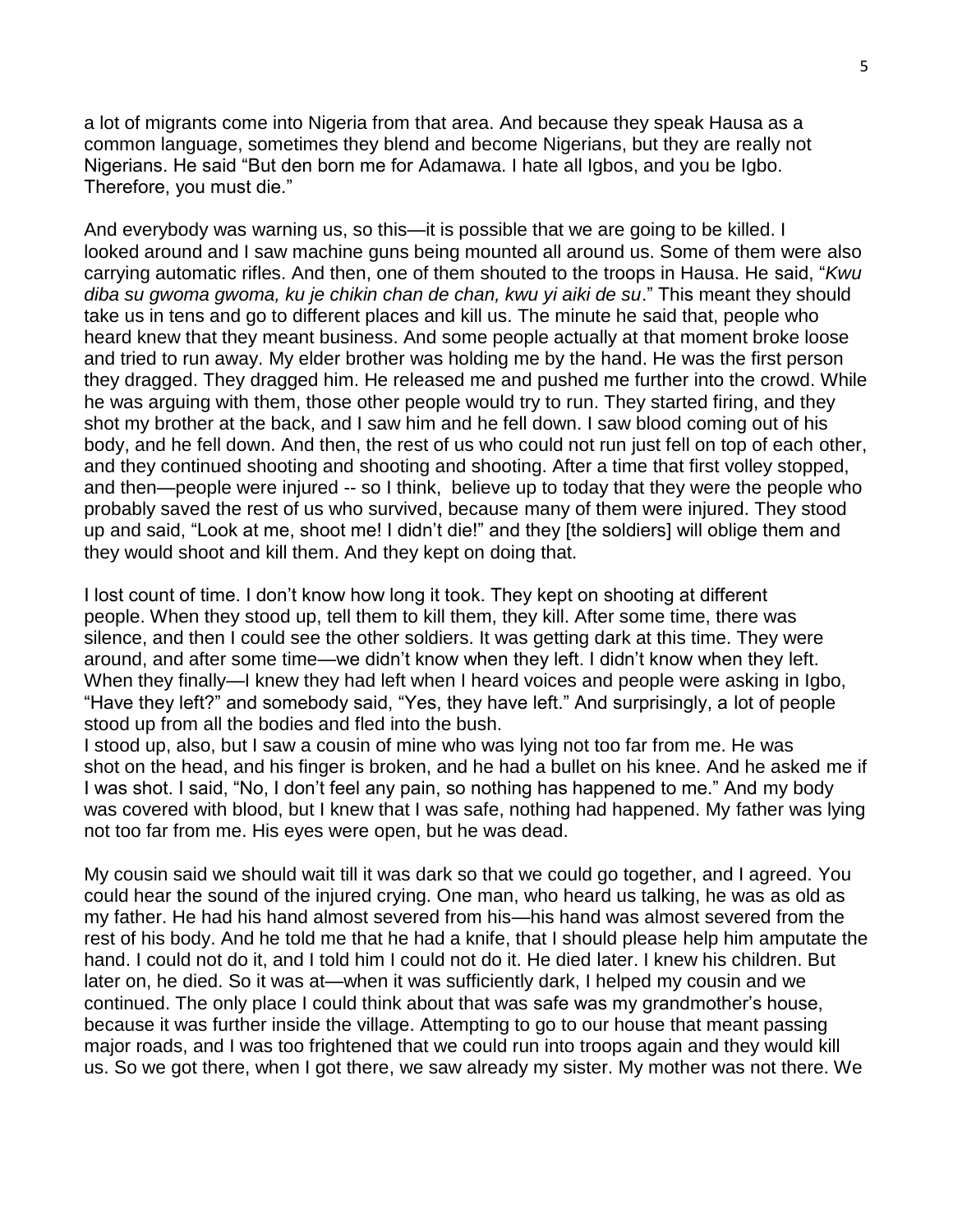saw my two sisters and my three younger brothers, and they were asking me what about the rest. I said, "They are all dead." And we slept there that night.

Very early the next morning, my mother came. Apparently she had gone to our house to see if it was—if we returned there, and she slept there. And of course, some people who had escaped, they had heard the story that we were shot, and she came to the village, where she found us. She told us that people were running away into the bushes, that we should all go. My grandmother, all of us, started going, running to the next village. At that time, I thought everybody was gone. When I got to my village, they told me that my immediate elder brother was still alive.

## EB: Was he your—

IU: Was alive. My immediate elder brother—there were five of us who were in there: my father and myself and three brothers. One of them I saw killed; the other one I thought had died also, but they told me they saw him, and he was crying because he thought I was dead. And so I ran to where he was, and I saw him. He had eight bullets in his waist. Fortunately, the man—he ran to his house; he was living with us in Kano—was a nurse, so he was able to treat him. He had some anti-tet [anti-tetanus] in the house, and he gave him some shots. He carried those bullets in his waist. The last of those was removed in 1978, because it was too deep. But fortunately, it did not hit his spine, so he is alive today and is okay.

I saw one of my brothers shot dead. The other one was the oldest living with us. We never saw his corpse. My mother assumed that, because he was a strong twenty-five year old boy—he was a land surveyor. My mother assumed that he had escaped. I'm sorry.

## EB: (murmurs)

IU: My mother assumed that he had escaped and that he probably ran to Biafra, and that when the war was over that he would come back. But that didn't happen. We never, ever saw his corpse. Many people on the way—many people were killed and their bodies were never found.

On the day we were marching, we saw some people nearby, in the field of the primary school. One of them was my friend. We didn't know what they were doing there. We saw soldiers, who were singing and passing through. We did not know what they were doing. Several weeks later, when I saw him in the bush, he told me what had happened. They took them from their houses, quite a number of them, and took them to that field. See, he was born in Kano also, like me, so we are playmates when we are growing up. And then his parents were transferred to the West, so just before he finished primary school he had to move with his parents to Ibadan in Western Nigeria, and he started schooling there. So he could speak—in addition to Hausa, he could speak Yoruba very well.

So, when he was on that line, what they were doing was they lined them up. The person at the head of the line, they would tell him to dig a grave. He would dig a grave and they push him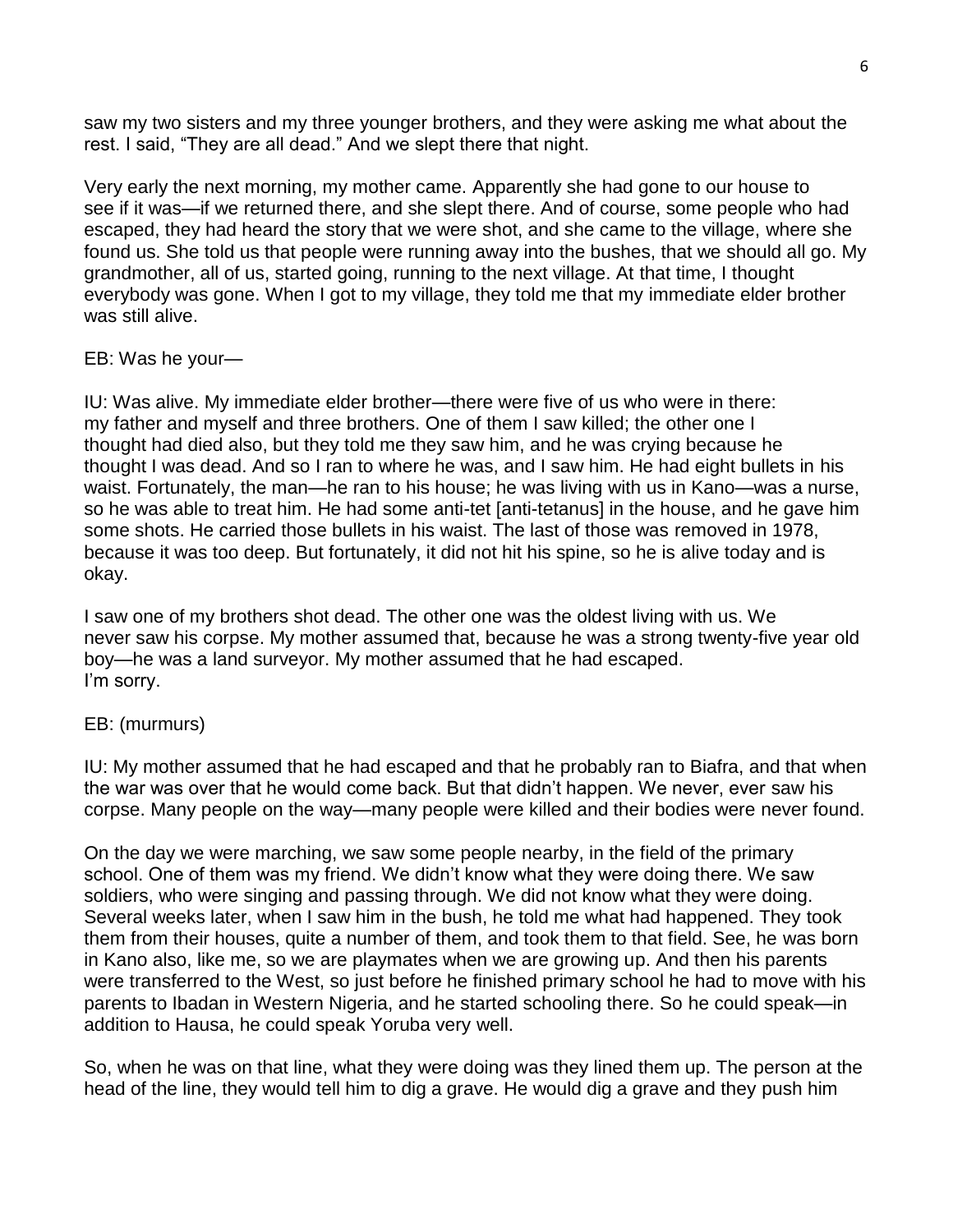inside and shoot him and take the next person to cover the grave, dig his own grave, and shoot him*.* There were two men ahead of him, when suddenly a Yoruba man, who was a soldier, came and recognized him. He happened to have been their houseboy. So he quickly spoke to him in Yoruba, and told the soldier that this man is not an Asaba man, this man is a Yoruba man, and that he knows him. And they took him away and took him to safety, and asked him to run into the bush.

Now, there was a second person; today he's a pastor; he lives in Asaba *[Nicholas Azeh, also interviewed for the project].*

There was another person who was in that queue, but he was at the end of the queue. So, when it

was getting to his turn, one of the soldiers—he didn't know him, but maybe he was one of those who didn't like what his colleagues were doing. He came to him and slapped him, slapped him, held him and dragged him from the line, and said, "You come here," and took him around the corner and then said to him, "Disappear (inaudible) run!" He ran and he [the solider] fired his gun to the sky, to make as if he shot him. That was how he escaped. Today he's working; he's in Sokoto, where he's a trader. Sokoto is in Northwest Nigeria, it's also (inaudible).

## EB: What is his name?

IU: Chuks Efedua. I have all that documented; I will give you a copy tomorrow. I wrote all their names down. And in Ogbe-Osowa, where people were killed similarly, so many people escaped. But some of them cannot come here because they cannot afford it, either because they could not continue their education because their parents were killed, and they were not as lucky as I was to have continued. One of them is Christopher Mkpayah. He's a friend of mine; he lives in Lagos, and he says that one day he'll be able to tell his own story. *[Mr. Mkpayah was later interviewed in Lagos*].

So, we lived on in the bush until about two weeks before we were told it was safe to come out. So we came out from the bush. And then, it was not safe to go back to Benin, where I was schooling, because people of Benin were very hostile. My mother was not sure if I went back to Benin whether my life was safe. It was even dangerous trying to enter transportation to leave the area. So, we stayed the rest of the year without going to school. And then in January, when things had settled down in (inaudible) and we started—I started schooling in the local school in Asaba, and it was safe enough to leave the area and I went to school in Lagos. Yeah.

EB: This is a difficult question, but you mentioned that your oldest brother—you never found a trace of him. Your brother that you saw shot, was he buried there? How was—?

IU: Yeah, I missed that. I missed that, sorry. When my mother had ensured that we had escaped, she went to look for their bodies, and she saw my father's body. She borrowed a wheelbarrow from somebody and took my father's body and went to bury him. And then, she came back and saw my brother, because my brother's body was separate from the rest, and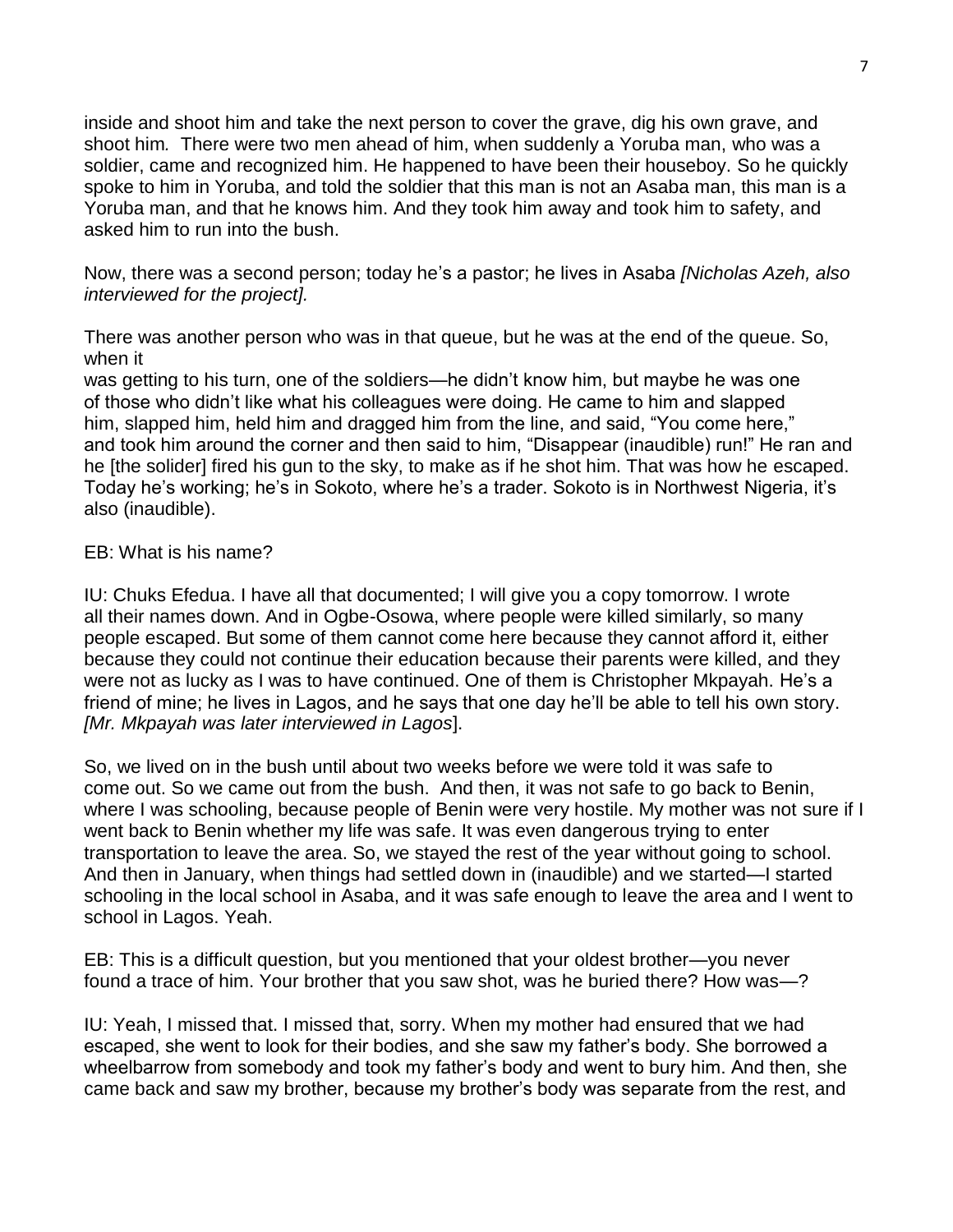also took him and went to bury him. So, we know where they are buried. It's the second, the older brother, that we never saw again.

EB: When your father and your brother were shot, was that near the square? Was that Ogbe-Osowa?

IU: Yeah.

EB: So, this was with the large number of other people who were shot at the same time.

IU: Yeah.

EB: And it was a heap of bodies, that high, (indicates height) all over the place. My mother searched for my brother in that heap, because she was not alone. Other women came, because it was only women that were safe to come. At that time, my mother was forty-nine years old, at the time. So, she felt quite comfortable moving around the town searching for the bodies of her children and her husband. She moved around the bodies a little bit, with other women searching for their own dead, but they didn't find Paul. We had several months after, and some woman told us that she saw Paul. She saw the body of Paul far away from that place, and she and some other people buried him somewhere around there with other corpses. So, there are two possibilities. One possibility was that he was part of the people that jumped out after the volley of bullets, and ran away and maybe ran into soldiers later on and they shot him. Or maybe he was injured, and fell down somewhere and died. But they didn't say where he was buried. They just said that was Paul.

EB: There were a large number of people who were not claimed by family, who were buried in—

IU: Mass graves.

EB: Mass graves. Were you aware of that? Did you see that, the burials?

IU: I couldn't have seen the burials. I only saw the bodies, when I was making my escape, because it was too dangerous for any man to be seen around. But the soldiers themselves were frightened that, one, people could find out that they killed people, and they themselves started recruiting the men they could find, and some captured prisoners. I must say, not all the men were killed. Some soldiers protected some people. And the strange thing was that, in our house that we ran away from, all the people that lived in that area were taken to our house and guarded by soldiers until everything cooled down.

But we ran away. We didn't return to our house, because we felt it was on the main road, and we went to my grandmother's house. So, those people that were protected by soldiers were recruited to go and dig graves for the mass burial. When your team came to Asaba, I took them to the spot where this thing happened, and I told the story. Some of the people around there also told them, showed them the points where they were buried. We met, actually, one of the people who participated in the burial.And we showed them the spots where they buried those people en masse. There were some other bodies that were not found. Some people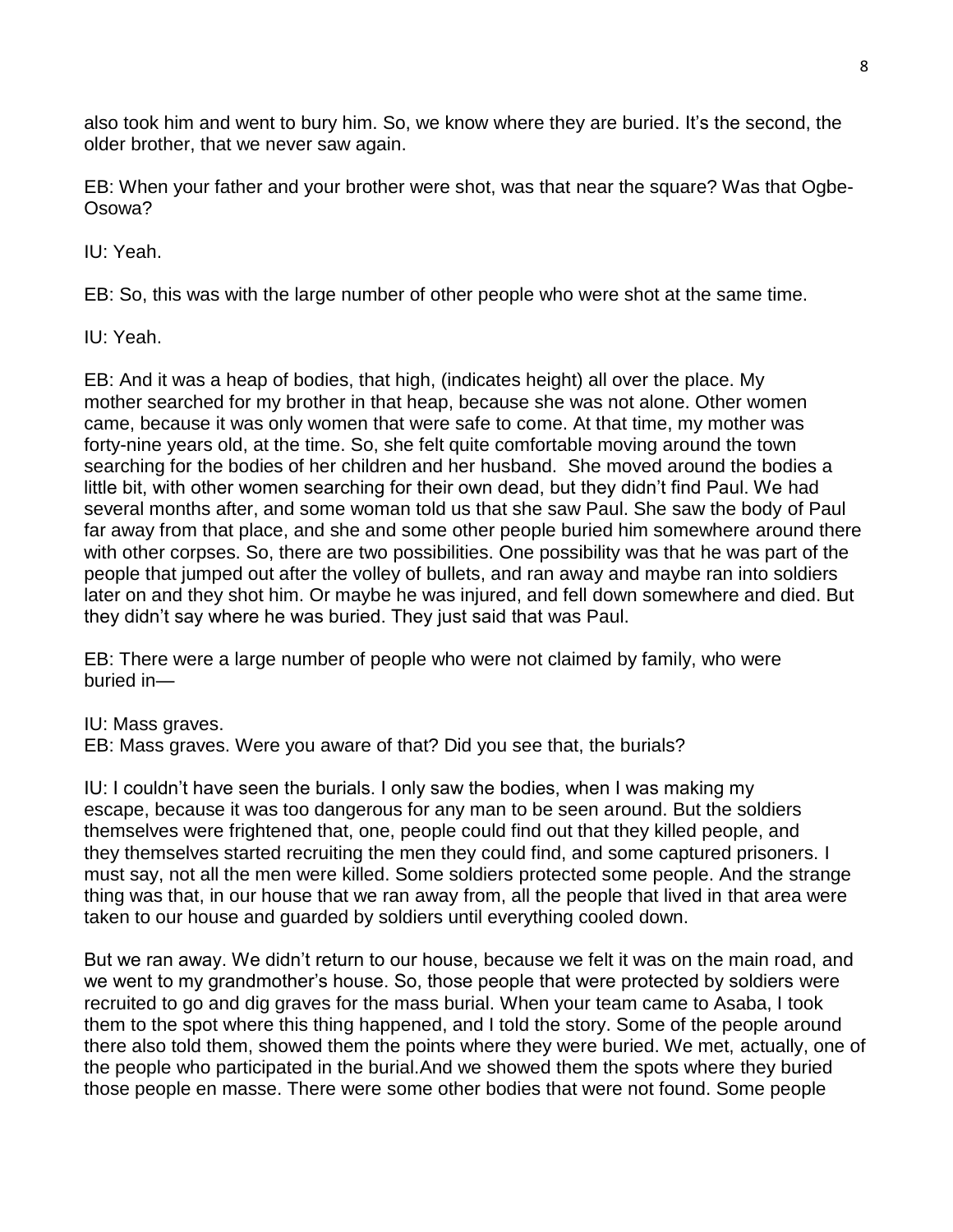were taken to the banks of the River Niger and shot in there, but one of them escaped. They had two methods. One, they could tell you to jump in, and as you are jumping, they would shoot you and the person would die there. The other way, they would just line you up, shoot you, and push you inside. But this guy was a huge fellow, about six [feet] six [inches]. And they asked him to jump in, and he was a very good swimmer. He jumped in, and they didn't see him again. He (inaudible) far away and swam all the way to Biafra. And he joined the army there, and came back after the Civil War to tell the story. I have it documented; I'll give it to you. But unfortunately, he's dead now, so he cannot tell the story. So, there are several cases of those kinds of escapes..

EB: In your own personal view, why do you think this happened? What sparked it? What happened to make the troops do what they did?

IU: From what I know and from what they told us, first of all, the setup at the time was the Western Igbos dominated the Civil Service. Not our fault, but because we—in that area, we came in touch with the British much earlier—and the missionaries—much earlier than the rest of the Mid-West. Our people had the opportunity to have gone to school. Many of us are the third generation of educated people, whereas in the west part of the Mid-West State, even my generation had not started going to school. They were still—they stop at the primary school level and then retreat.

So, that resentment was there, because right from the twenties [1920s], people from Asaba had been going to the Civil Service. They dominated the prison service, the post offices, the judiciary, the medical field, Ministry of Works. All the engineers and doctors and PermSecs [Permanent Secretaries], everybody was from that area. So, that resentment was there. And, as a matter of fact, when the troops were moving into Asaba, they had a long list of people they should look for and kill, because the whole idea was that since they had abandoned—seen the federal troops came and liberated areas—Benin, Warri, Sapele, Ughelli and the rest—that if those people don't come back again, they would automatically be in charge of the ministry. So, that could be one.

Then, the second thing was that when the Biafrans took over and the federal government, the federal troops were advancing, there were some people from the other parts of the Mid-West who were living in Asaba, mostly artisans, because they didn't go to university and the rest of it. They had small businesses, like welding and carpenters and so on. The Biafrans actually took some of those ones and killed them. Some of them escaped, because Asaba people hid some of them. They escaped back to Warri and the rest of it.

So, their brothers in the federal army were also seeking to revenge. They said that it was Asaba people that gave their brothers away to be killed. So, it was also like revenge. That was also a possibility.

EB: So, it wasn't really that they thought that people in Asaba were actively collaborating with Biafra, it was more revenge?

IU: A third reason was the Niger Bridge was blown up, because if the Niger Bridge was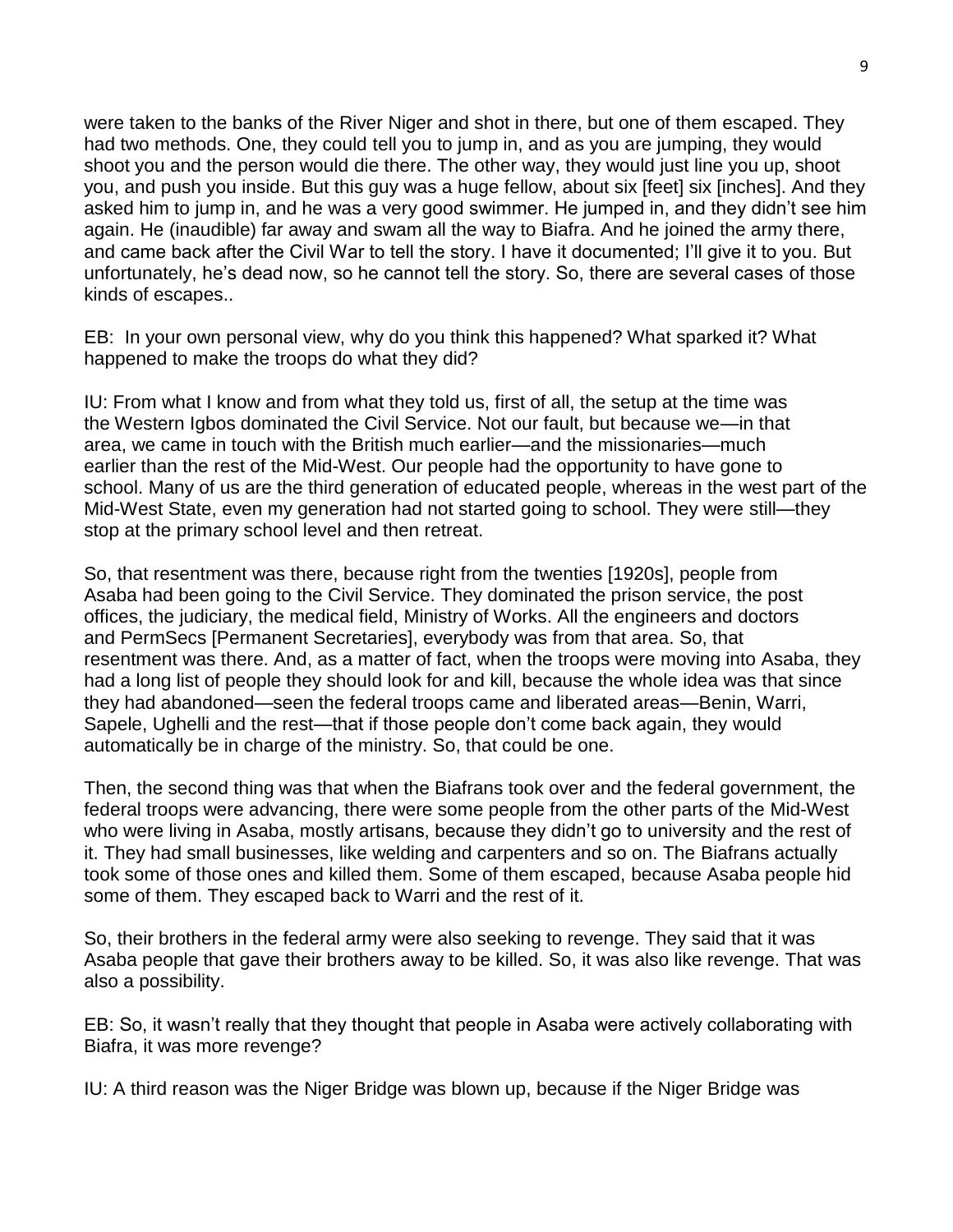not blown up, maybe what happened in Asaba may not have happened, because they would have passed and gone to Onitsha. But when the Niger Bridge was blown up, they had to set up camp in Asaba. The resentment and the frustration took over.

EB:The bridge was blown up by the federal troops?

IU: No, by the Biafrans.

EB: —or the Biafrans? By the Biafrans, oh.

IU: By the Biafrans. They were running away, so what to do was to blow up the bridge to prevent the federal troops from coming.

EB: Or they might have just gone straight through.

IU: Yeah.

Charles Massucci: So, I understand when the troops originally arrived, did they arrive in a convoy with vehicles? And can you estimate how many federal troops arrived on the fourth and fifth?

IU: What I can say is, by the time we were taken out of our house, the whole street was full with armored cars and army trucks, and then a lot of soldiers on the road. There could have been over a thousand of them. And vehicles—the lowest [number] could not have been less than fifteen. There were many of them on foot. And then they had armored tanks all over. So, that was what I can remember.

CM: Okay. And your village—they fired at your house**.** Were the bullets striking your home, or were they shooting over the top of your home?

IU: Up to today, there are still the bullet marks. It has not been removed, even on the windows. That's the original from my house. It's still there. The way it was fired at is there. Nobody has touched them.

CM: So, the bullets were fired**.** They obviously caused fear, correct?

IU: Yes. Directly at the house. Immediately, they saw—they actually saw us. We were sitting on the verandah upstairs; it's a story building. When we saw troops on foot—we were hearing firing all along, and we didn't—we thought that these guns were not near us yet, so we were sitting on the verandah. And all of a sudden, we saw somebody who was different from the normal Biafran soldiers we see. We knew immediately that this was a Hausa man. And he saw us at the same time we saw him, and he turned and started shooting. So we myself, my two sisters, and my brother—we all ran back into the house. And they faced the house, and the bullets were piercing everywhere. The size I don't know. It has not changed, especially the ones that pierced through the glass windows. They're still there.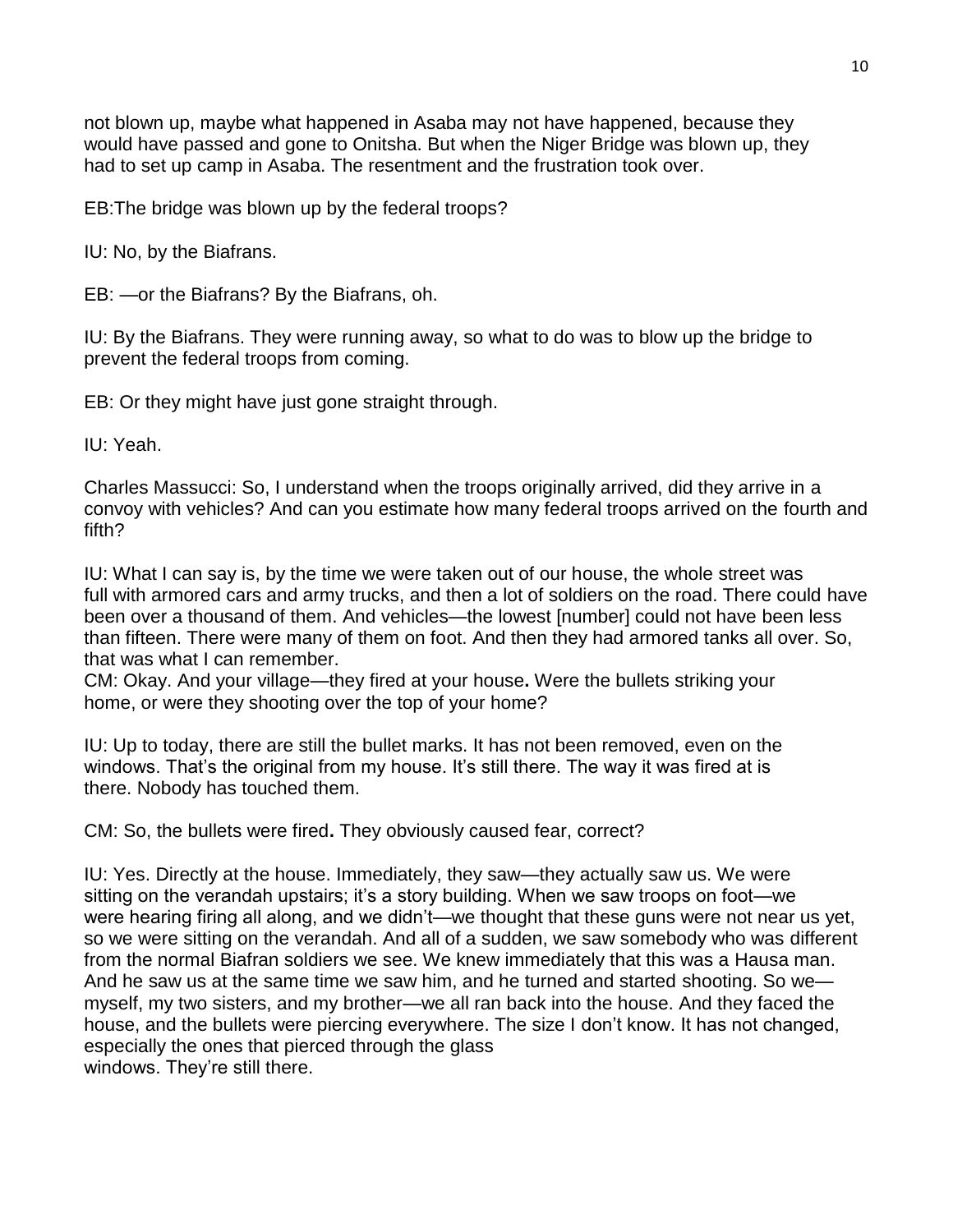CM: And after the shooting, they afforded you the opportunity to surrender?

IU: Yes. We were shouting at the top of our voices. We were shouting, "One Nigeria! One Nigeria! One Nigeria!" Then they stopped, and shouted back that we should come out. So my father said we should all go out, because my father believed a lot in One Nigeria, having lived—he went to Kano when he was twenty, in 1929. He went to Kano, and he did not leave Kano until 1966, when the civil disturbances started. So, he had lived most of his life in Kano, and that was where he had all of his children. And he had a lot of people—he had friends from Kano, because they knew him. He was—let me tell you a little bit about my father.

When he got to Kano to seek his fortune, he was lucky in 1938 to have got a tailoring contract to make uniforms for troops for the Nigerian army—the Nigerian Continental, the colonial army. They were getting ready to go to the Second World War in Burma.

That was where the Nigerian Continental served. He was the one that made the uniforms for them, so he made a lot of money doing that. And then, after the war, he decided to begin to build houses. So, he had a lot of Hausa friends. He was, most of the time, in the city. The setting at the time in Kano was, if you are not from Kano, you lived in a particular area of town they call Sabon Gari. So, everybody who was a stranger lived there."Stranger" meant nonindigenous. We are Nigerian, but we are not from Kano. So, he lived in that place. In that area, you had Igbos, you had Hausas, some Hausa people who were not from Kano. You had Yorubas, you had people from all parts of the country. And what it meant was that the only language we could speak was Hausa and Pidgin English, because we had to communicate amongst ourselves. That was the situation. Everybody was everybody's friend. It was a small Nigeria living in the place. So, it was difficult for him to believe that Nigeria would one day go the way it did. He was an ardent supporter of One Nigeria. Even when Biafra was declared, he did not

believe in it, and he told us that this thing will pass, that Ojukwu—the rebel leader at the time—wanted to disintegrate the country, that we must remain in Asaba, that he's tired of running. He's not going to run again. This is his hometown, he has come home, so we must stay here. And he believed that federal troops will actually not harm us. But it did not happen.

And incidentally, last year—every year I go for medicals in BUPA, in London [BUPA is a private British health care organization based in London.] September last year, I went to do my medicals. I was talking to the doctor, and she was very interested in what I had written, because when I filled those forms and [it] asked what my father died of. I never mentioned to anybody that he was killed. I said he died in an accident. The doctor asked me what kind of accident, and I told her he was killed. And then she was very interested, and started probing to know what happened. She was listening, and then the next thing she said to me was, "Was General Gowon a good man?" General Gowon was the head of state at the time [of the civil war]. So, I told her, "Yes, I think he was a good man." She said, "Why do you think so?" I said, "Despite all that happened, why do I think so? Because of the way he ended the war. Everybody thought that at the end of the war, that all of the East was going to be massacred, but he managed it somehow. The people of the East did not suffer the kind of damage the Asaba people suffered." That was what I told her.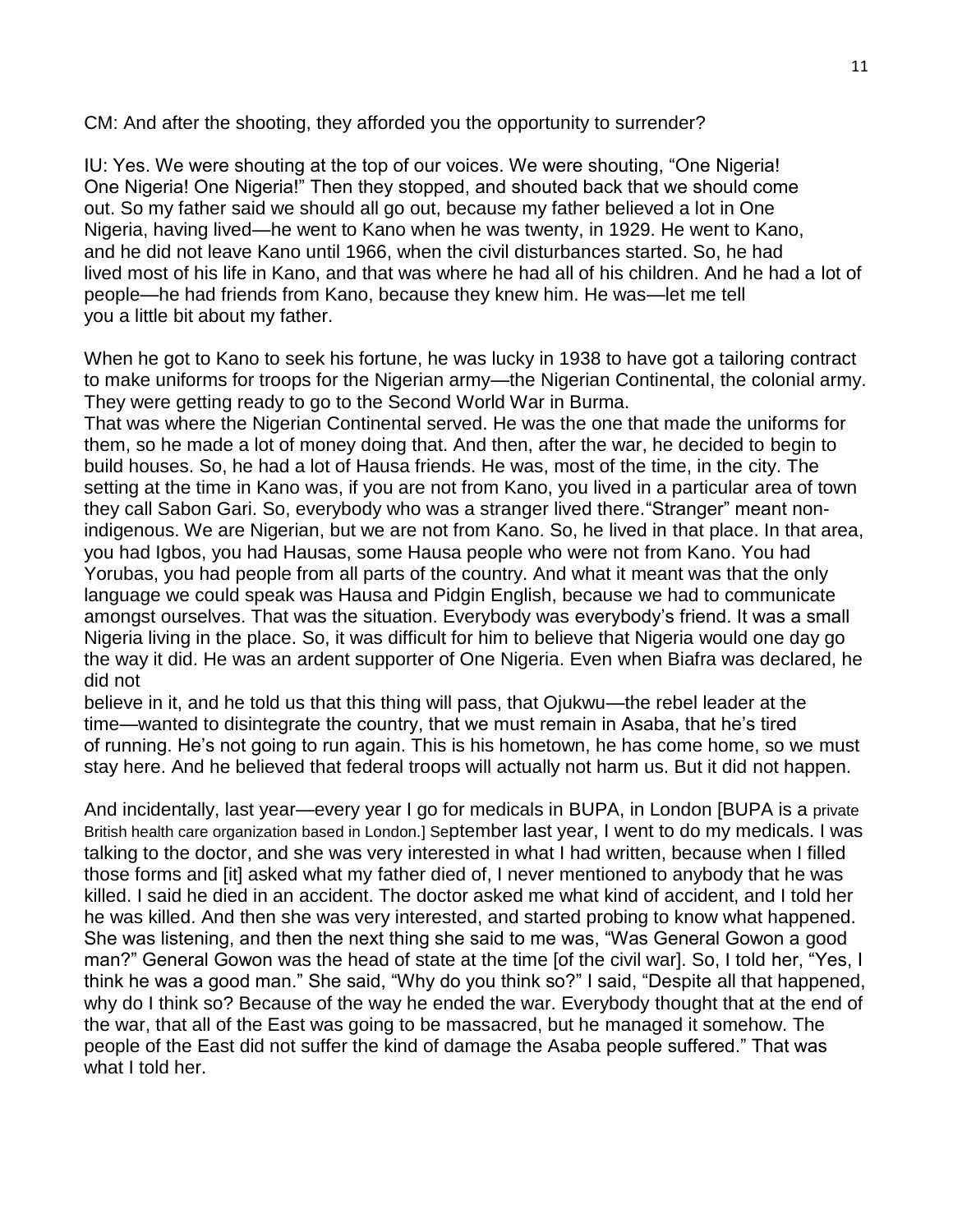And I was surprised at the next thing she told me, that her next patient was General [Yakubu] Gowon. So when I finished the examination, I went outside, and at the reception I met General Gowon. The two of us, we are sitting, that was the first time in my life I met him. He saw me and he knew I was Nigerian, and he asked me who I was. I said, "There is no way you can know me, but I know you." He said I should tell my name, and I told him. And he said, "Oh, where are you from?" I told him Asaba. So, he said, "You must know Chief Philip Asiodu." I said, "Yes, I know him." And we sat there talking about the Civil War. I told him that I lost my father and two of my brothers there, and I was also a victim. I managed to escape. And then, he apologized to me personally. He had done it before, to Asaba. And then he said to me that the act was perpetrated by one of his rebel commanders, and he mentioned Murtala Mohammed. He was the rebel commander, and he did it. He [Gowon] was very sorry about it, and he reprimanded him about it. That was Gowon, and he told me last year in September in London [England]. I've been in touch with him since then. I say this with no bitterness in my heart. My wish has always been that the world should know what happened. The promise I made to myself was that I must use every opportunity to tell people about what happened. The memory of that should not die. That was my promise, and that was why I knew I must come here today.

EB: We're very grateful that you did. We really appreciate it. And we know that it's a very hard thing; no matter how many times you talk about it, it's a hard thing each time.

IU: Yeah, but talking about it also helps me to forget. It's not easy to see your brother shot at, and he was the closest of my brothers to me. I believe he saved my life, also.

EB: Were your mother and your sisters present when that happened?

IU: No, no, no. They were taken away. The men and the women were separated, and the women and children were taken away before they started shooting. So, they didn't know what was going to happen, because they told them that they were going use us to work. They are going to give us work, some physical labor somewhere. They took them away to some maternity that was not too far from the place while they went and shot at us.

CM: Do you have an estimate of how many men started off in this group, at the time of the shooting?

IU: We could not have been less than two thousand.

#### CM: Two thousand?

IU: Two thousand, yeah. We could not have been. There have been many accounts, you know. I was young at the time, and I was not as detailed as I am now. I did not believe that we were going to be killed. So, all I can see is a huge crowd of people. I try to say they are two thousand. have a feeling that the records of the people which Emma [Okocha] has are not complete, because for one reason or the other, people are still afraid to talk. Many people who lost their families will not even say; they don't want to admit. Even in my house, for many years my mother refused to believe that Paul had died. If you asked her, she would not even give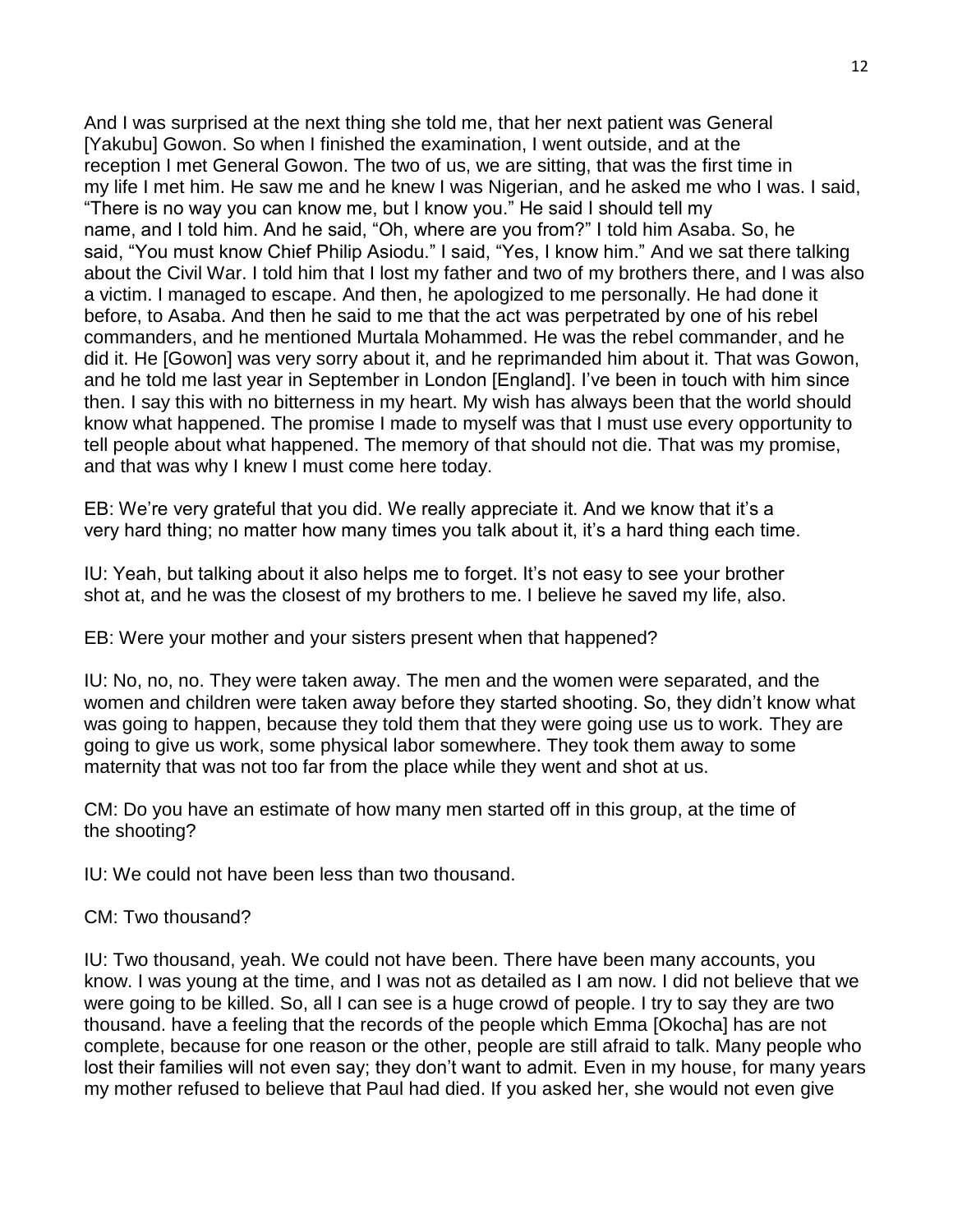you Paul's name as dead, because she never saw Paul's corpse. If you don't see somebody's body, you don't believe the person is dead.

I also have a cousin, who was quite close to me. We were all born in Kano, too. He was killed, along with his father and his eldest brother, who was a [University of] Glasgow trained medical doctor. He was the chief medical officer at the general hospital in Asaba at the time. His name was Eugene Akwule. He was the apple of his mother's eyes, because what happened at the time was if you had a doctor, they called you *Nne Doctor*, which means "Mother of Doctor." So, they used to call her—Eugene's mother—*Nne Doctor*. She never believed that Eugene died. And it went into her head, and every man she saw was Eugene. Until she died, that was the way she was. So, those kind of records where you had people who did not want to accept that the members of their family had died, it's difficult to actually write them. I believe that there are a lot more people that died, and weren't, in my heart, on the list that Emma had in *Blood on the Niger*.

EB: Eugene, you said, was your cousin? How was the relationship? Was he the son of your mother's brother, or—what was he?

IU: Let me explain again how it happens. My mother comes from the same family okay. My mother is second cousin to Eugene's father.

EB: Oh.

IU: You know? And we all were born in Kano. So, Gregory, who is the boy I am talking about, is one year older than me. He was born in 1951. Eugene, who was the medical doctor, was born in 1940, so he is the oldest of the sons of my mother's cousin. Both Eugene and Gregory were killed, along with their father.

EB: I think the tape's almost running out, so can we just pause for a moment while I change the tape?

IU: Okay.

## *Pause in recording*

EB: Okay, if you could just start again?

IU: Yeah. I never talked about it. I kept it all buried in my heart. When I went to school in Lagos and the war had ended, and as young boys, I was talking about the Civil War with a group of Yoruba friends, or classmates, and I told the story. And one of them, whose father was a magistrate, looked me in the eyes and said that I was a liar, that it could never have happened. I took a knife, and I almost killed him. I was going to be expelled from my school, a Catholic school, because his mother wanted to ensure that I was thrown out of the school, thought the principal brought in some ex-Biafran soldiers to kill their children. You know?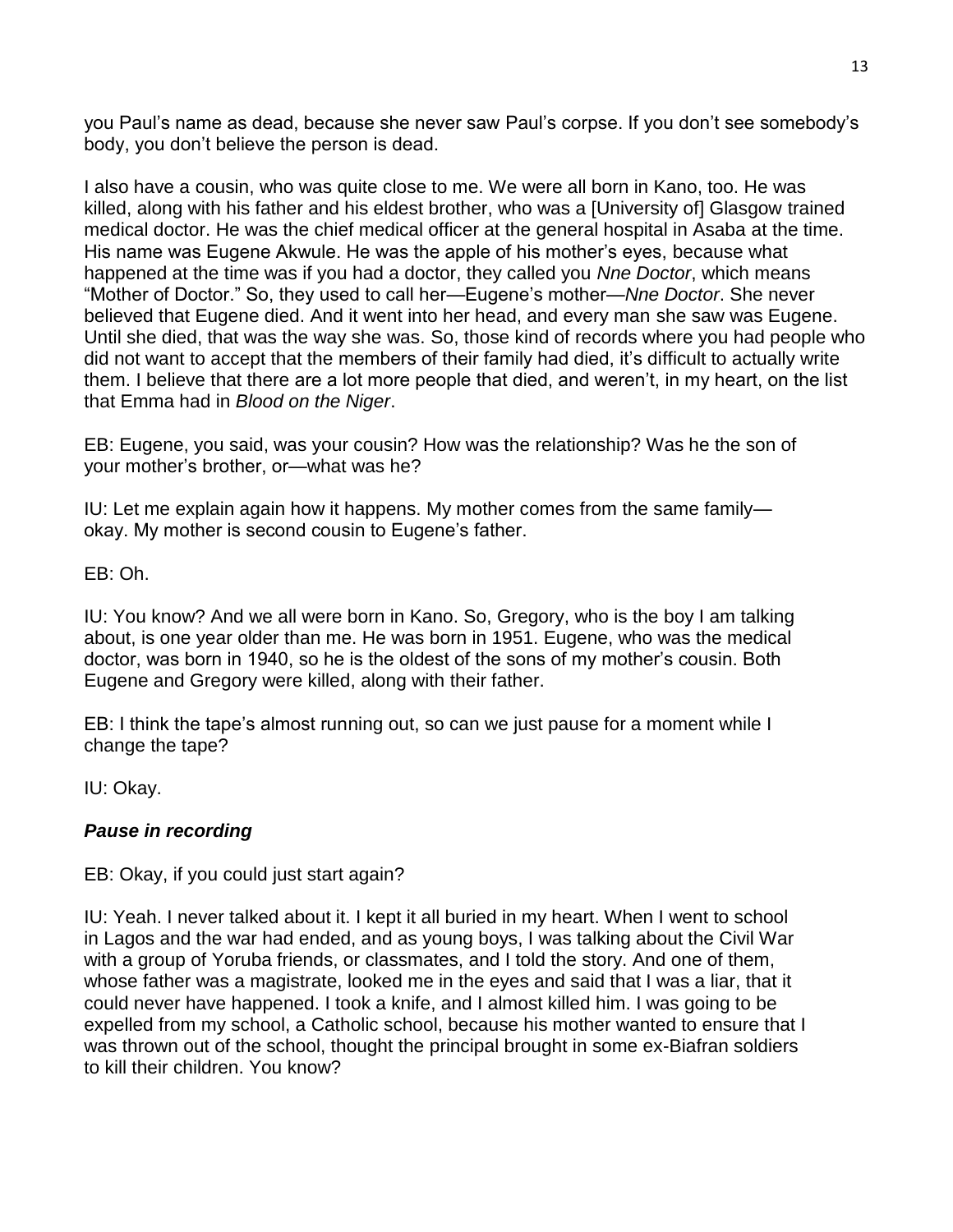But fortunately for me, the principal was a Catholic reverend father, and he happened to have known a little bit about what happened. So, he somehow managed to solve the problem, and he talked to me. I didn't talk about it again until Emma wrote his book and he was going to launch it, and he asked for my help. So, I had to come and talk about it. That was the first time. Then the second time was the Oputa Panel. At Emma's launch, it was carried by only one television station, and it was—I ensured it was carried, because I was working for a company where I was in charge of marketing. So, I enlisted those television people to make sure it was aired, but it was carried as a news item. So, the substance of the story did not make any meaning to people who saw me on air, and they carefully edited the story, so it was very brief. It was limited to the launch of the book. So, if you really wanted to know what happened, you have to go and buy the book.

But at the Oputa Panel, again, through Emma Okocha, they called me to come and give evidence. So, I traveled from Lagos to Enugu. Before then, something happened, and everybody thought that I would not be able to go. A week from the time, in the middle of the night, about twenty armed robbers broke into my house. Most of them were even from the North. They stabbed me. I had to—I was operated on. But they didn't hurt my family. Somehow, I survived again. And with a bandage on me, I went to the Oputa Panel and I told the story. It lasted for a little over an hour, and it was well-documented and aired on all the television stations in Nigeria. It even was shown abroad; at least, my brothers in the UK saw it. That was the second time, and that was the only time that I remember that a lot of people called me after. This is the third time I'm talking about it.

EB: Do you think the robbery in your home was connected to that?

IU: At first I thought so, but now I don't, because if it was connected, they would have made sure I was killed.

EB: Just briefly going back to the time after you left your home. You came back to Asaba and you went to school. How long did you remain in Asaba before you left for Lagos?

IU: I stayed in Asaba—I didn't go to school from October to December. Then in January, we started school, all of us. My immediate elder sister was one year ahead of me in secondary school. My eldest sister was in university already, so she didn't go to school. And after the war, she didn't go to school anymore; she started teaching. After the war, she went to Germany to continue her education.

So, I went to the local school until about April of 1968 Biafran troops infiltrated the Mid-West at a place called Ogwashi-Uku, and then school stopped in Asaba, because everybody in Asaba, again, was located?? to that primary school. I think they were cautious of what had happened before. So, no killing in Asaba this time; the killing was in Ishiagu, a town near Asaba where the Biafran troops came in from. In that situation, they even took the chief of the town and buried him alive, and they killed a lot of people. But the Ishiagu people are not like other people. They don't have an Emma Okocha, so nobody's talking about it. But they also have mass graves in the place. It's about thirty minutes' drive from Asaba.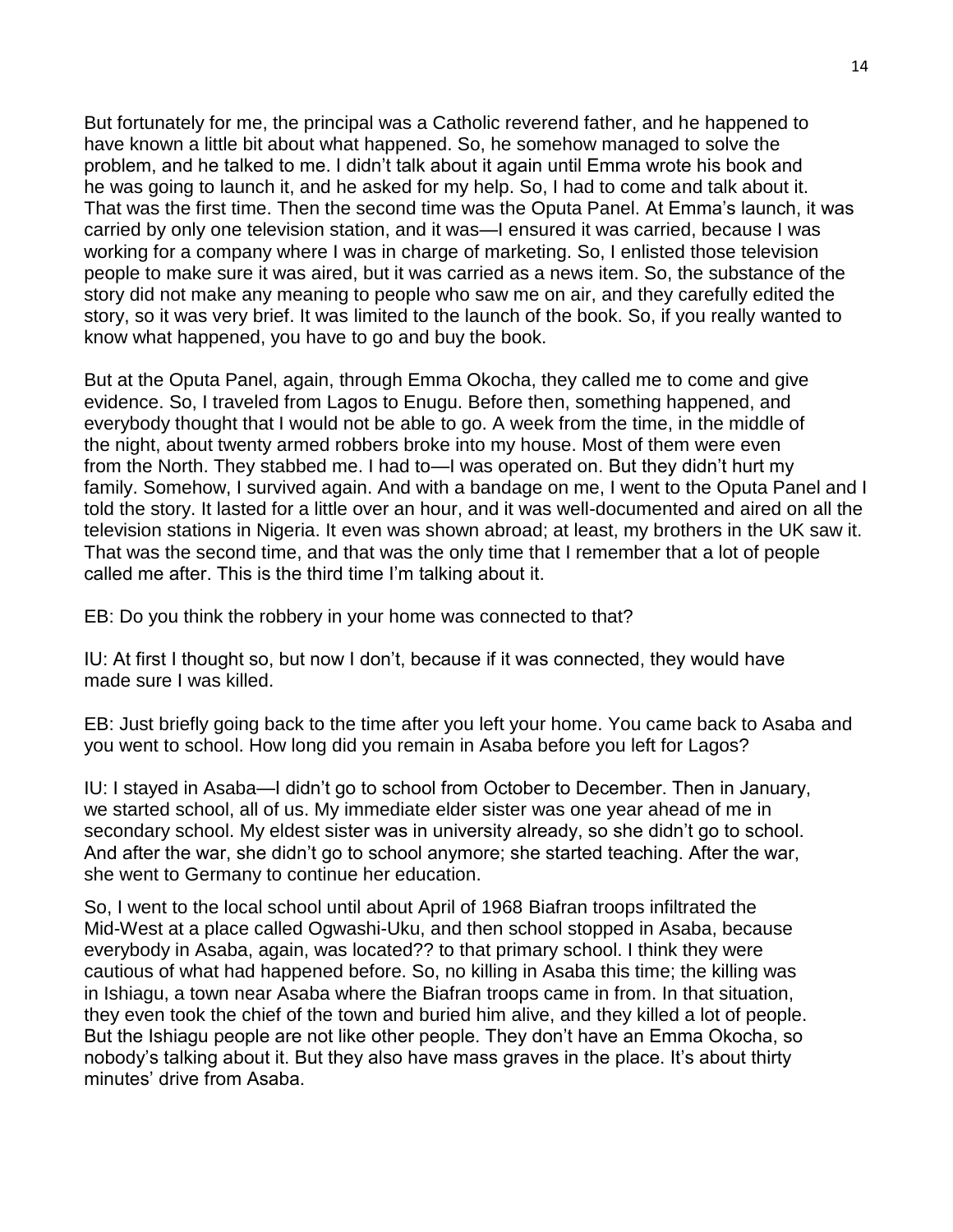So, again, for one month we didn't go to school. We were in that camp that was over in town. A lot of people at the time fled. They didn't believe them this time. They didn't go to the camp. They found their way to some places and went to Biafra. One of them was Christopher Mkpayah, the guy who I said could not come. But he never believed them again. Once they said they were taking us to the camp, he fled into the bush and found his way to Biafra.

So, when that ended, I went to—there was no school in Asaba anymore. I went to a place about twenty kilometers away from Asaba to continue schooling. It was not good enough, so my mother took me from there and sent me to Lagos in 1969. So, I continued and finished, and from there I went to university.

EB: What was life like for your family in the immediate months after this happened?

IU: It was—let me put it this way. It's difficult for me to say that it was difficult. As a little boy, I didn't know the responsibilities of adults. My mother was feeling the pains. At every opportunity for us, it was time to play. You don't even understand why you are not going to school. So, I didn't have the responsibility; it was my mother's responsibility, and the older of my siblings. My sister was the only one who had finished secondary school, who was struggling with my mother to make sure that we had some education. But I knew that things had changed. One, my father had died, so we didn't have too many friends coming to our house anymore. As I was saying, in Nigeria at the time, my father was quite well-to-do. We were comfortable. We had stewards; we had a driver who was taking us to school. That didn't happen anymore. We didn't have a family car anymore, so we walked to school. We walked anywhere we went to. But it didn't matter to us, because we were children, and we just could make friends easily and go to play football or table tennis or something. But we knew that life had changed, because there were less friends coming to the house to ask for favors. I could hear my mother complain all the time about their former friends not wanting to help when finances were very tight. So, things changed a little bit in that direction.

EB: After you left for Lagos, did you go back to Asaba?

IU: Yes, of course, like always when we were on holiday. Instead of going to Kano, then we went home. Asaba became our home, because every relation became closer. It was now every man for himself, so the only family I had was my mother. Anytime it was holiday time, I traveled to Asaba. I was in a boardinghouse in Lagos.

EB: You mentioned that the house today still has—

IU: The scars of war, yes.

EB: Do you have family still living there? Do you use the house?

IU: No, I have my own house now. Yeah. My mother was living there until she died in March this year. She died at ninety-one, in March. My oldest brother, who has retired, is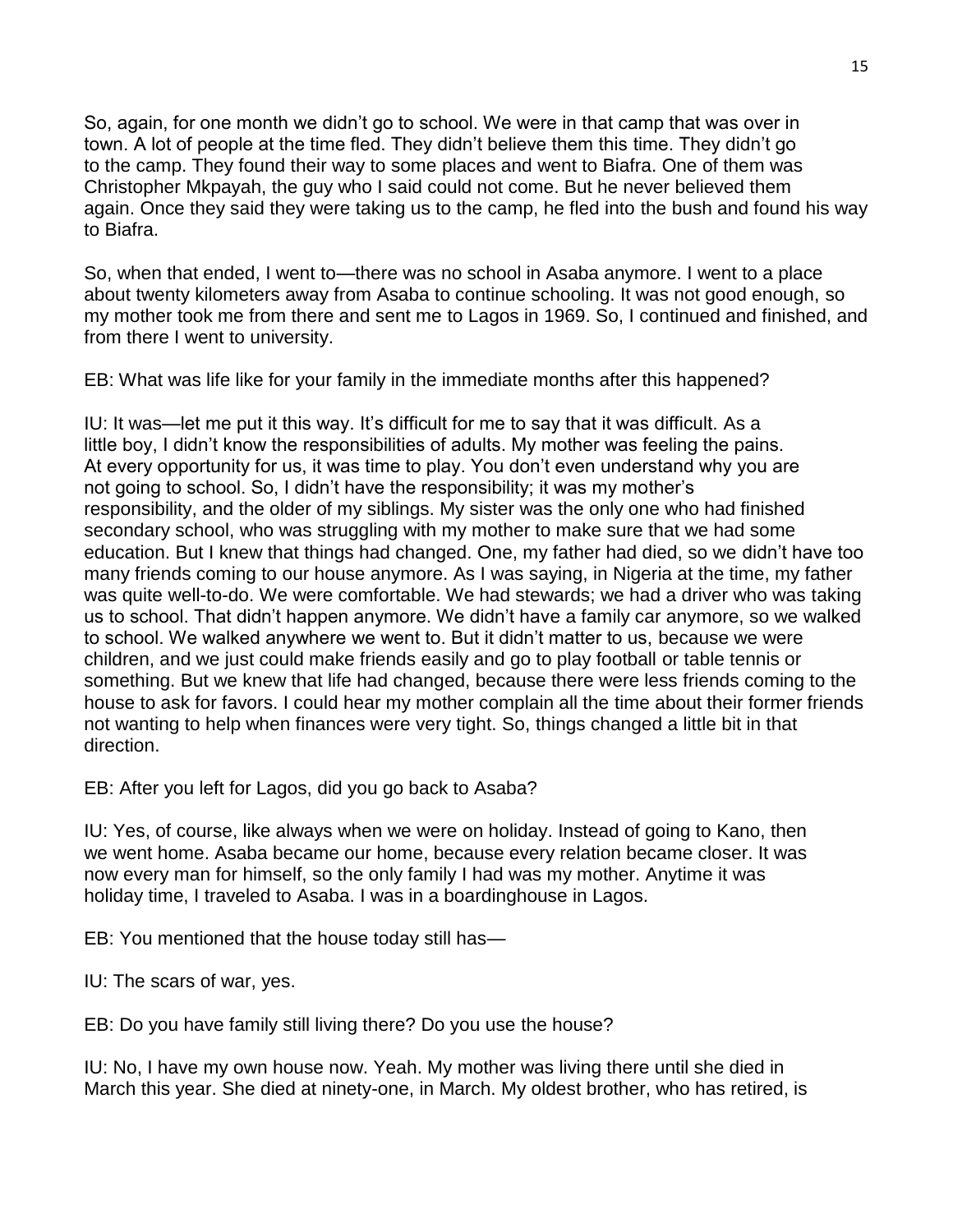living there also. He's the only one that lives there; his wife had died ten years ago. He's sixty-nine now; he was born in 1940. He's retired, and he lives there.

EB: And that was the brother who was not there.

IU: Yes, he was in England at the time. He studied at the University of Reading.

CM: During the speeches today, they spoke about excavation. Do you have an opinion of the importance of an excavation being conducted?

IU: Yeah. I think it is important, because it is important to know, for those families who are still in denial that these are the people, these are the bones, these are the remains of your relations. It's also important to give them a proper burial, because where I come from, you are not properly buried until certain rites are performed. Those people who were buried in mass graves were not properly buried. To that extent, I think it's important for the excavation, for the remains to be identified, and for them to be properly buried.

EB: Do you think people in Asaba generally feel that way, that they would like to see this happen?

IU: Yes, some do, but I can tell you that some others want to forget. For example, when we were asked to come and give evidence at the Oputa Panel, there is a chief, a very important chief. He is just like Asiodu. He was a survivor of the massacre. He was a top civil servant; in fact, he was the head of the Civil Service of Bendel State—you know, when the name was changed from Mid-West to Bendel State.He was the head of the Civil Service: well-educated, head of the Civil Service. He escaped the massacre. He was part of those that they had the list they wanted to kill. They didn't want them to come back to Benin. But after the war, he went back; he got his position back, and he rose to become the head of the Civil Service. He had gunshot wounds in his back, and just survived. He was asked to give testimony. He refused, because he wants to forget. And he says that he doesn't want to give testimony against the people that made him what he was. And his relations were killed. So, that's a situation.

EB: What would you like to see for some kind of permanent memorial? Would you like to see a physical memorial in Asaba, or something else?

IU: I would like to see a properly built cenotaphs at the place where they were buried with, if possible, the names of all the people that were identified, for posterity. And I still believe that if that is done, many years from now, people will go to Asaba to look at it and remember that this was the place where Asaba people were killed, and a lot of people buried there.

EB: Is there anything else you would like to tell us, or anything we haven't really talked about that you think is important?

IU: For me, it is important that the memory of those people is kept. We have, for a long